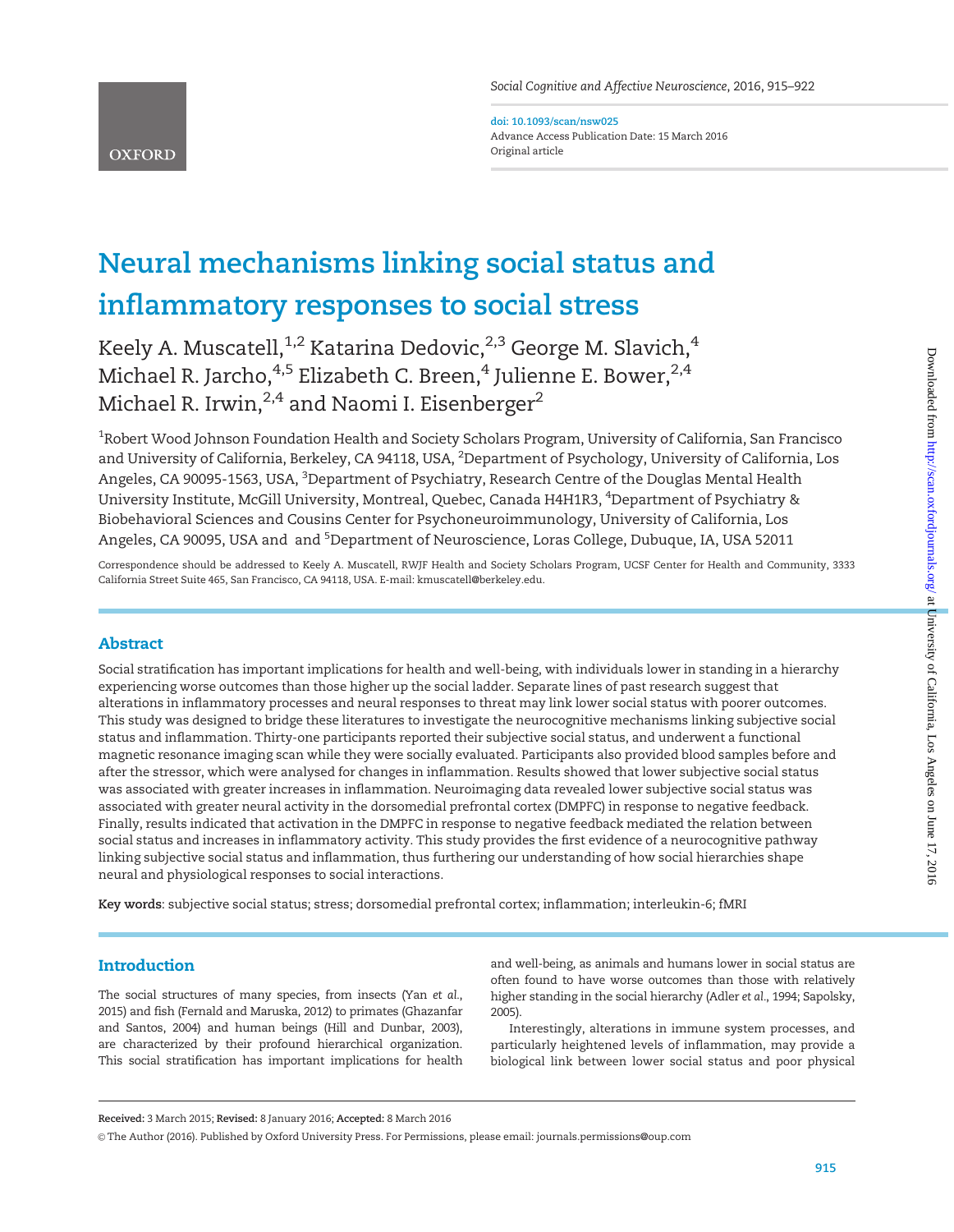and emotional outcomes (Kemeny, 2009) . Indeed, mice that are consistently subjected to social defeat (a rodent model of low social status) show greater inflammatory dysregulation (Blanchard et al., 1993; Powell et al., 2009), and lower-ranking female macaques have been shown to have greater expression of genes involved in inflammation than higher-ranking females (Tung et al., 2012). In humans, subjective ratings of social status have been associated with increases in stressor-evoked inflammation, such that lower-status individuals show a more pronounced inflammatory response to a laboratory stressor than individuals who perceive themselves as higher in status (Brydon et al., 2004; Derry et al., 2013). While short-term increases in inflammation in response to injury or infection are an integral part of the innate immune system's response to physical insults, exaggerated inflammatory activation in response to purely psychological threats (Slavich and Cole, 2013) and systemic elevations in inflammation are associated with the development of a number of chronic diseases (Hansson, 2005; Miller et al., 2009), thus providing a possible physiological mechanism linking social status and poor physical and mental health outcomes. However, to date no known studies have investigated the neurocognitive systems that are engaged by those lower in subjective social status during a stressor that may lead to increases in inflammation.

Although no studies have directly investigated the neural mechanisms linking social status and stress-related increases in inflammation, a few studies have explored how status affects neural responses to social threat. For example, subordinate animals have been shown to have greater functional activation of the amygdala following social stress, relative to dominant animals (Kollack-Walker et al., 1997). Results from two human studies have also demonstrated that lower-status individuals show greater neural activity in the amygdala, a key brain region in responding to salience cues and threat, when processing external social threats such as angry facial expressions (Gianaros et al., 2008; Muscatell et al., 2012). Given that the amygdala plays a key role in initiating activation of the sympathetic nervous system during stress (LeDoux et al., 1988), and sympathetic activation is thought to drive inflammatory responses (Powell et al., 2013), the tendency of low status individuals to activate the amygdala during social threat processing may lead to increases in inflammation.

Activity in the dorsomedial prefrontal cortex (DMPFC), a key node of the 'mentalizing network' that is often active during tasks that involve thinking about the thoughts and feelings of others, has also been associated with social status. Specifically, individuals lower in subjective status show greater activity in the DMPFC in response to social information, compared to their higher-status counterparts (Muscatell et al., 2012). Furthermore, research in mice suggests that the prelimbic cortex (the mouse analog of human DMPFC/dorsal anterior cingulate cortex) may play a causal role in establishing social rank (Wang et al., 2014). Combined with behavioral research showing that lower-status individuals tend to be more engaged during social interactions (Kraus and Keltner, 2009) and are better at reading the emotions of others (Kraus et al., 2010), these patterns suggest that DMPFCrelated attention to others' thoughts and feelings may also track with lower perceived social status. The DMPFC has strong connections with the amygdala and other brainstem regions whose activity can drive stress-related changes in the cardiovascular system and the hypothalamic-pituitary-adrenal axis (Gianaros and Sheu, 2009; Eisenberger and Cole, 2012; Muscatell and Eisenberger, 2012), and as such, it is possible that the DMPFC may also play a key role in linking social status and inflammation. To date, however, no known research has tested this possibility.

With this background in mind, the aim of this study was to explore neural activity in the amygdala and the DMPFC in response to negative social information as a neural mechanism linking social status and stress-related inflammatory responses. To investigate this, 31 healthy, female participants were exposed to a social stressor while they underwent a functional magnetic resonance imaging (fMRI) scan. We focused on females in this study given that women have been shown to be more reactive than men to social stressors (Rohleder et al., 2001; Stroud et al., 2002) and are at greater risk for some inflammatory-related conditions, such as major depressive disorder (Nolen-Hoeksema, 2001) . Blood samples were taken before and after the scan, and plasma was assayed for two inflammatory markers commonly studied in the acute stress literature: interleukin-6 (IL-6) and tumor necrosis factor-a (TNF-a; Steptoe et al., 2007). Participants also completed a measure of subjective social status, and reported their affective responses to the social stressor. Consistent with prior research, we hypothesized that lower subjective social status would be associated with greater stressor-evoked increases in inflammation. We also hypothesized that lower subjective status would be related to greater neural activity in the amygdala and the DMPFC in response to negative social feedback, replicating prior research. Finally, we explored whether the relationship between social status and inflammatory responses was mediated by neural activity in the amygdala and/or DMPFC in response to negative social feedback. This is the first known study to examine the potential neurocognitive mechanisms linking social status and inflammatory responses to stress.

# Materials and methods

## Participants

Participants were 31 healthy young-adult females (M age  $=$  19 years; range  $=$  18–22 years). The sample self-identified as 32% Asian/Asian American, 23% Hispanic/Latina, 22% Mixed/Other, 13% African American and 10% White (non-Hispanic/Latina). The socioeconomic background of participants was varied: 45.2% ( $n = 14$ ) of participants' mothers had completed high school education or less, whereas 32.3% ( $n = 10$ ) of the sample had fathers who had completed high school education or less. All participants provided written informed consent, and procedures were approved by the UCLA Institutional Review Board. Participants were paid \$135 for participating.

#### Procedure

Complete details of the experimental procedure have been previously reported (Muscatell et al., 2015). In brief, prospective participants were excluded during phone screening if they endorsed a number of criteria known to influence levels of inflammation (e.g. acute infection, chronic illness, BMI over 30) or contraindications for the MRI environment (e.g. left-handedness, claustrophobia, metallic implants). Participants were also excluded if they endorsed any current or lifetime history of Axis-I psychiatric disorder, as confirmed by the Structured Clinical Interview for DSM-IV Axis 1 Disorders (First et al., 1995). Individuals who met all inclusion criteria completed a videorecorded 'impressions interview' in the laboratory, in which they responded to questions such as 'What would you most like to change about yourself?' and 'What are you most proud of in your life so far?' Participants were told that in the next session for the study, they would meet another participant, and the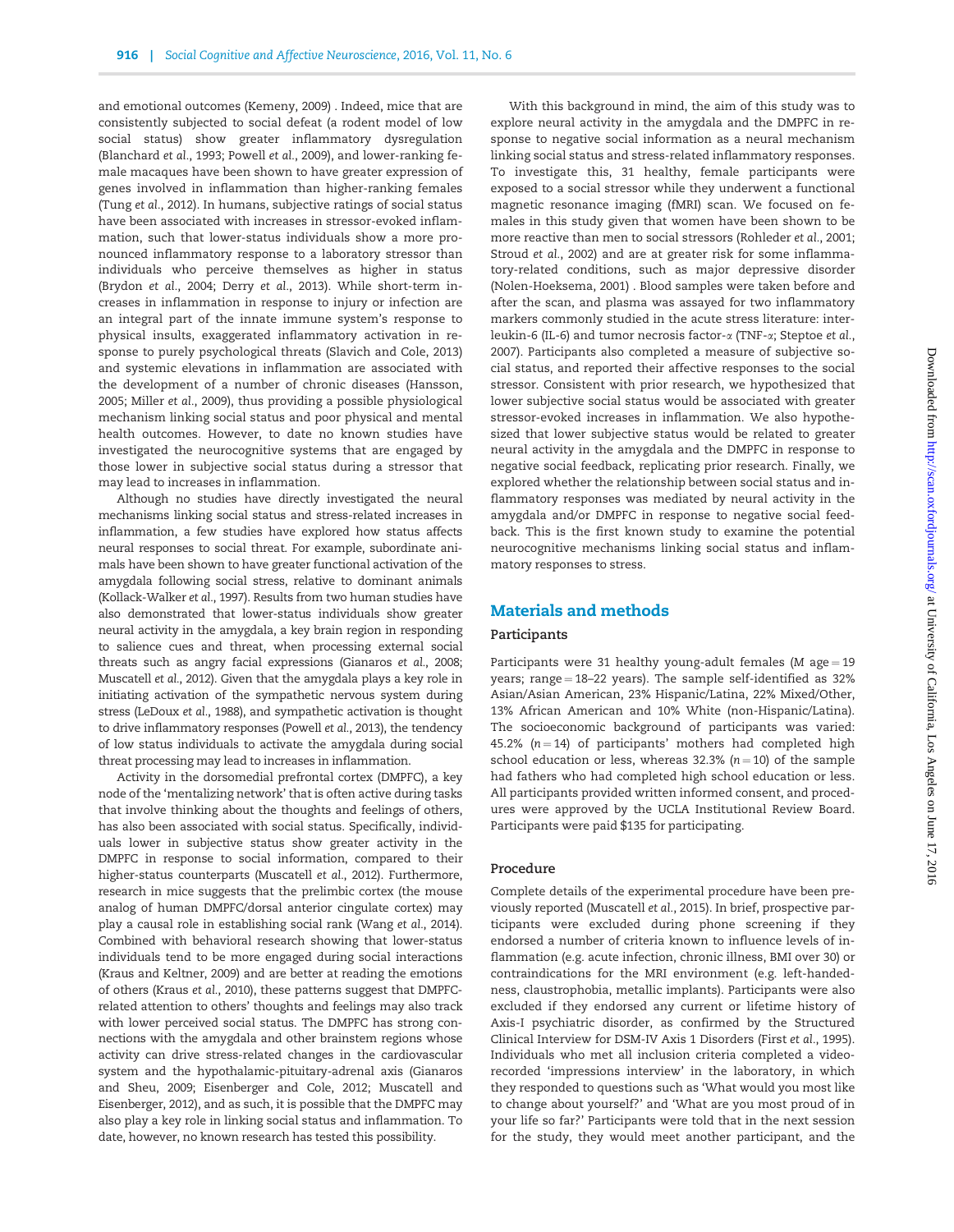experimenters would choose one person to form an impression of the other based on the video of the interview. Meanwhile, the other person would be scanned while they saw the impression being formed of them.

Within 2 days of completing the initial interview, the scan session occurred. At the MRI scanning center, participants were introduced to 'the other participant' (actually a confederate), an indwelling catheter was inserted for blood sampling, followed by at least 45 min of acclimation time and collection of a first baseline (BL) sample. During the acclimation time, questionnaire measures, including the subjective social status measure, were completed (see below for detail).

Following the blood collection, the participant and confederate were told that the experimenters had randomly assigned the confederate to watch the participant's video and form an impression of her, while the participant would undergo the fMRI scan and view the confederate's impressions. After being familiarized with the impression formation task, a second BL blood sample was drawn. During the scan, the participant completed the social stress task, in which she viewed the confederate's feedback about how she was supposedly coming across in the video (see below for more detail). After the scan, additional blood samples were collected 30, 60 and 90 min after the termination of the stressor. During this time, participants were given neutral reading material to read. We specifically asked they not use their cell phones, go on the internet or study during this time, as we wanted to ensure that any changes in inflammation that were observed were not due to engagement in these other activities and were most likely due to the social stress task. After the final blood sample was collected, participants were probed regarding any suspicion about the cover story, and were fully debriefed. No participants indicated that they thought the feedback was fake, or that the confederate was a member of our research team.

## fMRI social stress task

We induced social stress using procedures similar to those employed in a prior study (Eisenberger et al., 2011; see Supplementary Materials for full details). Briefly, during the scan, participants viewed a video of a mouse cursor moving around a screen that displayed 24 'adjective buttons', which they believed was a live interface of the confederate's impressions of their interview. Feedback adjectives were divided into one-third positive (e.g. 'intelligent'), one-third neutral (e.g. 'practical') and one-third negative words (e.g. 'annoying'). The cursor selected a new adjective button every 11–12 s. Over the course of the scan, participants received 15 each of positive, neutral and negative feedback; every time an adjective was selected, participants responded to the question 'How do you feel?' using a button box with four buttons  $(1 = \text{really bad},$  $4 =$ really good). The feedback task was preceded and followed by a fixation crosshair (10 s each), which formed the implicit BL.

## Affective responses

To measure participants' affective responses to the social stress task, four different self-report measures were examined. Participants' ratings during the scan of how they felt in response to each type of feedback  $(1 = \text{really bad}, 4 = \text{really good}).$ Responses to this measure were reverse-coded (so higher numbers indicate greater negative feelings), and responses to each type of feedback (positive, negative, neutral) were averaged to form a measure of 'in-the-moment' affective responses to each

type of feedback. Participants were also asked to indicate how they felt overall  $(1 =$  really bad,  $4 =$  really good) immediately prior to the social evaluation (i.e. while in the scanner, but before being evaluated) and immediately following the conclusion of the evaluation (i.e. while still in the scanner). Responses to this measure were also reverse-coded (so higher numbers indicate greater negative feelings) and formed a measure of overall change in negative affect in response to the evaluation. We also examined participants' self-reports of feelings of social evaluation by averaging their scores on two items ('I feel evaluated by the other participant'; 'I feel judged by the other participant';  $\alpha$  = 0.84) measured on a seven-point scale (1 = not at all, 7 = very much) prior to going in the scanner and after returning to the testing room following the scan. Finally, participants' perceptions of social rejection were measured with three items (i.e. 'I feel like the other participant likes me'; 'I feel like the participant has a positive impression of my interview'; 'I feel the other participant accepts me';  $\alpha = 0.88$ ) also measured on a sevenpoint scale before and after the scan, which were averaged to create an index of social rejection. Responses to the social rejection items were reverse coded so higher numbers indicate greater feelings of rejection.

#### Inflammatory responses

Circulating levels of pro-inflammatory cytokines were assessed at two BL time points prior to the stressor and three time points after the stressor as previously described (Muscatell, et al., 2015). Briefly, EDTA plasma samples were assayed for IL-6 and TNF $-\circ$ (Quantikine High Sensitivity ELISAs, R&D Systems, Minneapolis, MN) according to the manufacturer's protocols; all samples from a single participant were assayed on the same plate. Within- and between-assay coefficients of variation were < 9%. All cytokine data were positively skewed, so raw values were log transformed to normalize the distribution prior to statistical testing. A prior paper from this dataset established that there were significant increases in levels of IL-6, but not TNF-a, following the stressor (Muscatell et al., 2015); as such, in this article, inflammatory responses are calculated as the change in plasma cytokine concentration from BL (average of two BL measures) to the 90-min post-stress time point, given that levels of inflammation were at their highest at this final time point.

#### Subjective social status measure

To measure subjective social status, participants completed the MacArthur Scale of Subjective Social Status (Adler et al., 2000). Participants were shown a picture of a ladder with 10 rungs with the description: 'The ladder represents where people stand in society: At the top of the ladder are the people who are the best off (most money, most education, best jobs), and at the bottom of the ladder are people who are the worst off (least money, least education and worst jobs or no jobs)'. Participants were asked to place an X on the rung that best represented where they thought they stood on the ladder. Scores ranged from 3 to 9 (mean  $= 6.2$ , s.d.  $= 1.5$ ).

## fMRI image acquisition

Imaging data were acquired using a Siemens Trio 3.0 Tesla MRI scanner at the UCLA Staglin Center for Cognitive Neuroscience. First, we acquired a T1-weighted MPRAGE anatomical image for functional image registration and normalization (slice thickness = 1 mm, 176 slices, TR = 2300 ms, TE = 2.98 ms, flip angle =  $9^{\circ}$ ,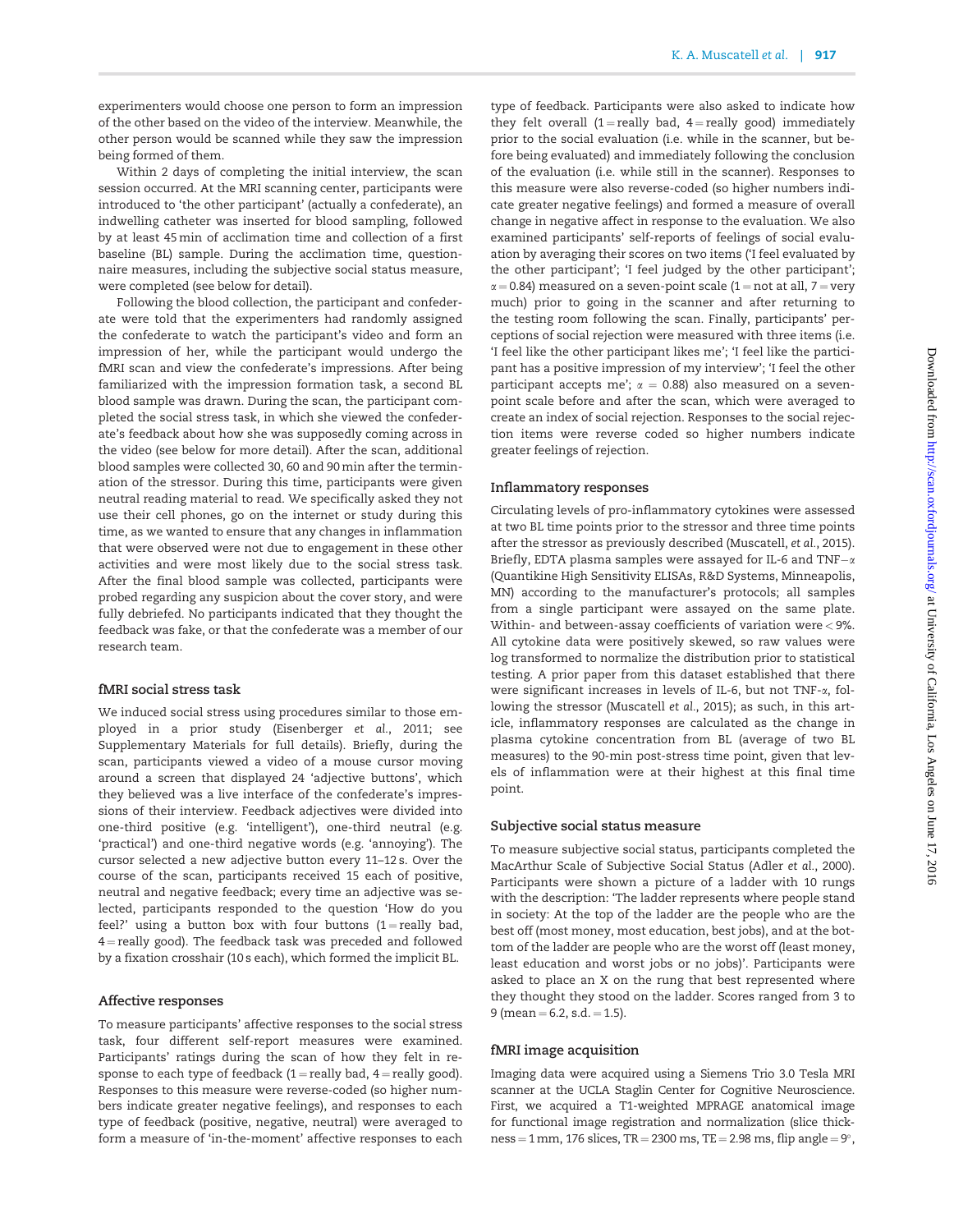matrix =  $256 \times 256$ , FOV =  $256$  mm). Then, we acquired 288 functional T2-weighted EPI volumes, during the stress task (slice thick $ness = 3$  mm,  $gap = 1$  mm,  $TR = 2000$  ms,  $TE = 25$  ms, flip angle =  $90^{\circ}$ , matrix =  $64 \times 64$ , FOV = 200 mm).

#### Data analysis

Neuroimaging data were pre-processed and analysed using Statistical Parametric Mapping (SPM8; Wellcome Department of Cognitive Neurology, London, UK). Pre-processing included image realignment to correct for head motion, normalization into Montreal Neurologic Institute space (resampled at  $3 \times 3 \times$ 3mm), and spatial smoothing using an 8mm Gaussian kernel, full width at half maximum, to increase signal-to-noise ratio. All imaging coordinates are reported in Montreal Neurological Institute (MNI) format.

Following pre-processing, a general linear model was constructed for each participant. The selection of each feedback word (lasting 3 s) and the subsequent 8–9 s (until the next word was selected) were modeled as a block, and were convolved with a canonical hemodynamic response function. Our regressor-of-interest coded for the type of feedback presented (positive, neutral, negative), and we included the six motion parameters as covariates. For each model, the time series was high-pass filtered using a 128 Hz function, and serial autocorrelation was modeled as an AR(1) process. For this study, we focused on neural activity during the negative feedback trials compared with the neutral feedback trials. Following estimation, we computed linear contrasts for each participant that compared BOLD signal during the negative feedback trials to BOLD signal during neutral feedback. Contrast images for each participant were then entered into random effect analyses at the group level for statistical inference.

Given our a priori hypotheses regarding the associations between social status and neural activity in the amygdala and the DMPFC, we conducted region-of-interest (ROI) analyses focusing on these brain regions. Amygdala ROIs were defined anatomically based on the Automated Anatomical Labeling atlas (left amygdala: –32<x<–12, –12<y<4, –24<z<–8; right amygdala: 12 < x < 32, -21 < y < 4, -24 < z<-8). The DMPFC ROI was defined functionally based on a prior paper that explored the neural underpinnings of person impression formation (Mitchell et al., 2005). We focused on this region given that we were specifically interested in targeting a sub-region of DMPFC that has been shown to be involved in mentalizing, given prior studies showing that lower status individuals tend to engage in more mentalizing (e.g. Kraus et al., 2010). Using Marsbar, we created a 10mm spherical ROI around the peak coordinate in DMPFC that was associated with person impression formation in this prior study (-9, 54, 36). Mean parameter estimates were extracted from the resulting ROIs for each participant using Marsbar, and entered into SPSS for further analysis with the social status and inflammatory measures (see Supplementary Figure S1 for images of the ROIs). Self-reported race was not related to scores on the social status measure or inflammatory responses to the social stressor, and thus we do not control for race in subsequent analyses.

In addition to these primary ROI analyses, we also conducted exploratory whole-brain regression analyses to examine if activity in any other neural regions besides the amygdala and DMPFC was associated with social status. For these analyses, participants' rating on the ladder was entered as a regressor into the contrast of negative feedback > neutral feedback. Resulting images were thresholded at P < 0.005, 20 voxels. Given that these analyses were primarily exploratory in nature to supplement our a priori ROI analyses, we used this somewhat liberal threshold to decrease the likelihood of type-2 error (Lieberman and Cunningham, 2009).

Finally, we conducted path analyses to test whether neural activity in the a priori ROIs described above mediated any observed relations between social status and inflammatory responses to the social stressor. Statistical testing of mediation was performed using the SPSS macro, PROCESS (Preacher and Hayes, 2004). Specifically, we conducted nonparametric bootstrapping (10 000 iterations) with 90% confidence intervals (CIs) for the indirect mediation effect ( $a \times b$  effect) generated by the bias-corrected method.

## Results

#### Social status and affective responses to social stress

First, we examined if subjective social status was related to participants' self-reported affective responses to the social stressor. There was no relationship between status and self-reported feelings in response to the negative words  $(r=0.05, P=0.79)$ ; there was a marginally significant, positive relationship between status and responses to positive words  $(r = 0.33, P = 0.07)$ , and there was a significant, positive correlation between status and self-reported feelings in response to the neutral words  $(r = 0.46, P = 0.009)$ . These data suggest that individuals reporting higher social status more negative in response to the neutral and positive feedback, compared to those reporting lower standing. We also examined the relation between social status and overall changes in affect, perceptions of social evaluation, and perceptions of social rejection from pre- to post-stress. There was a significant, negative relationship between social status and overall change in self-reported negative feelings  $(r = -0.43, P = 0.02)$ , suggesting that individuals reporting higher status felt worse following the stressor. There was no relationship between social status and perceptions of evaluation  $(r = -0.07, P = 0.71)$  or rejection  $(r = 0.10, P = 0.59)$ .

## Social status and social stressor-evoked inflammatory responses

Next, we examined if subjective social status was associated with social-stressor evoked changes in the inflammatory markers IL-6 and TNF-a. Consistent with hypotheses and previous research (Brydon et al., 2004; Derry et al., 2013), we found a significant, negative correlation between social status and stressor-evoked IL-6 responses,  $r = -0.38$ ,  $P < 0.05$  (Figure 1). Specifically, participants who ranked themselves lower in social status showed greater increases in IL-6 in response to the stressor. There was no relationship between status and stressorevoked TNF- $\alpha$  responses (P  $>$  0.80); as such, subsequent analyses focus exclusively on IL-6. As indicated in a prior report on this dataset (Muscatell et al., 2015), there was also no correlation between any of the affective responses to the task (i.e. responses to the words, overall affect, social evaluation or social rejection) and inflammatory responses (all  $P > 0.77$ )

#### Social status and neural responses to social stress

Next, we explored if subjective social status was related to neural activity in the amygdala and/or the DMPFC in response to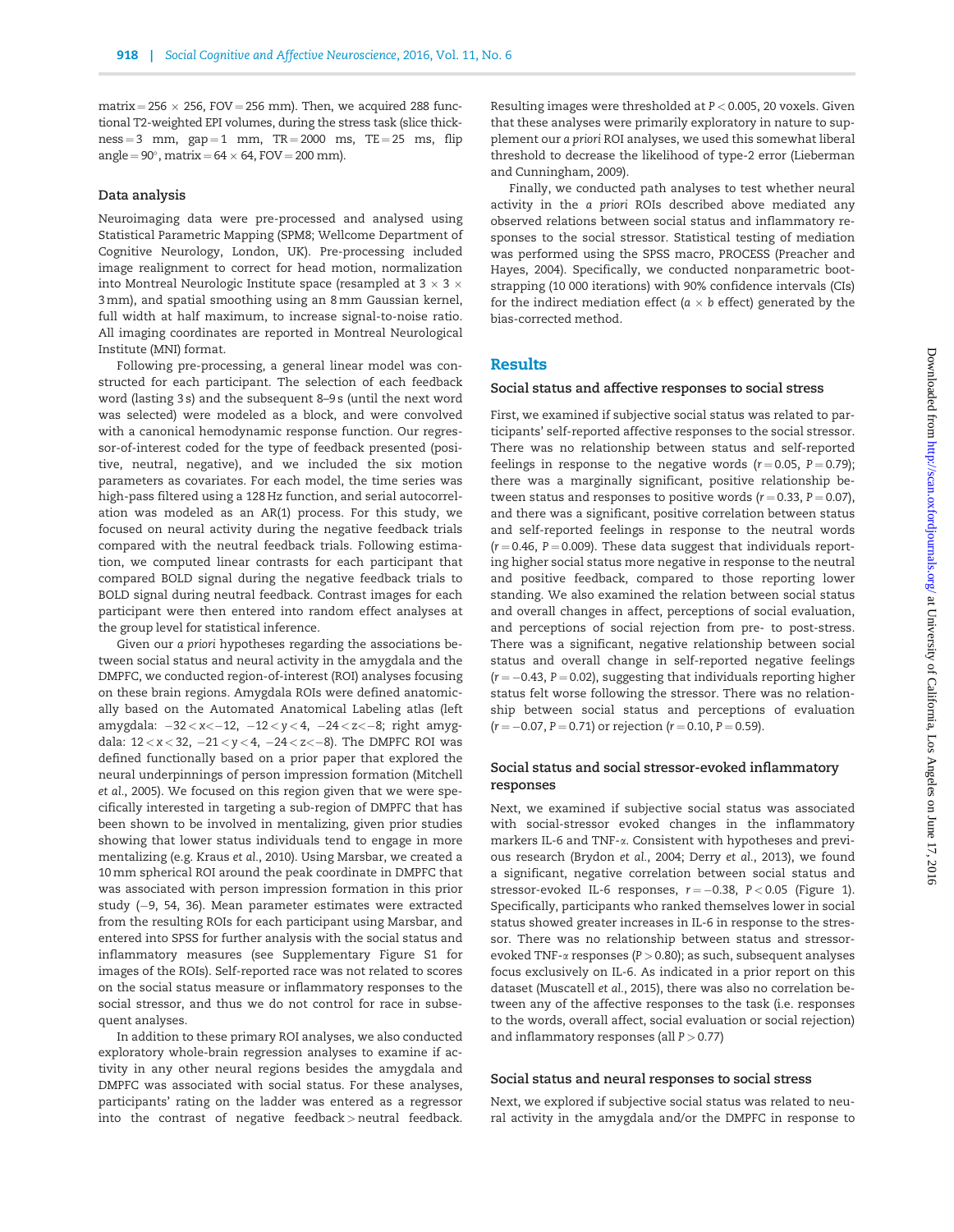

Fig. 1. Lower subjective social status is associated with greater IL-6 responses to the social stressor.



Fig. 2. Lower subjective social status is associated with greater neural activity in the DMPFC ROI in response to negative feedback.

receiving negative social feedback (compared with neutral feedback). As hypothesized and consistent with previous research, there was a significant, negative correlation between status and neural activity in the DMPFC ROI ( $r\!=\!-0.35,~P\!<\!0.05;$  Figure 2). Thus, individuals who ranked themselves lower on the ladder showed greater activity in the DMPFC in response to receiving negative feedback. Contrary to hypotheses, there was no relation between social status and neural activity in the left or right amygdala (Ps $>$  0.4)<sup>1</sup>.

We also conducted ancillary whole-brain regression analyses to explore if neural activity in any other regions in response to negative feedback (vs neutral feedback) was related to subjective social status. Results revealed that activity in two clusters within DMPFC were negatively correlated with status; status was also negatively correlated with activity in bilateral inferior frontal gyrus (all P < 0.005, 20 voxels; see Supplementary Figure S2 and Table S1). Neural activity in the right fusiform gyrus was positively correlated with social status.



Fig. 3. Mediational model linking subjective social status and inflammatory responses via activation in the DMPFC.

Note:  $a$ ,  $b$ ,  $c$  and  $c'$  refer to the unstandardized coefficients for each path in the model; SE refers to the standard error for each effect.

# Mediation testing of subjective social status, DMPFC responses to negative feedback and inflammatory reactivity

Finally, we tested if neural activity in the DMPFC ROI in response to negative (vs neutral) feedback mediated the observed relation between social status and inflammatory reactivity. (Given that activity in the amygdala was not related to status, and IFG activity was not related to inflammatory responses, we did not test these regions as mediators.) Results indicated that the 90% CI for the indirect effect of subjective social status on inflammatory reactivity via DMPFC activation did not include 0 (point estimate for  $a \times b$  effect = -0.036, SE = 0.03, 90%  $CI = -0.1071, -0.0013$ ), thus suggesting that DMPFC activation is a significant mediator linking social status and inflammatory responses to stress (Figure 3). Indeed, the effect size for the indirect effect of status on inflammatory responses via DMPFC activation was medium ( $\kappa^2$  = 0.104, CI = 0.0145, 0.2745; Preacher and Kelley, 2011), further suggesting that lower subjective social status may lead to stress-related increases in inflammation via activation in the DMPFC in response to negative social feedback.

# **Discussion**

This study examined the neural mechanisms linking social status and inflammatory responses to social stress, in an effort to understand how social hierarchies may influence health and well-being. As hypothesized, lower subjective social status was associated with greater increases in the pro-inflammatory cytokine IL-6 in response to a social stressor. In addition, neuroimaging data revealed that status was related to neural responses in a key mentalizing-related brain region (DMPFC), with individuals lower in subjective social status showing greater activity in the DMPFC in response to receiving negative social feedback. Finally, we found that activity in the DMPFC in response to negative feedback mediated the relation between social status and inflammatory responses, suggesting a possible neurocognitive pathway by which lower subjective social status may lead to greater inflammation. To our knowledge, this is the first study to find mediational evidence linking perceptions of social status, neural activation and stress-induced increases in inflammation.

Why might DMPFC activation in response to negative social feedback mediate the relation between social status and inflammation? On a psychological level, it is possible that heightened DMPFC activation reflects increased 'mentalizing' on the part of

<sup>1</sup> Because activity in the amygdala was not related to social status in this sample, we did not explore amygdala activity as a potential mediator of the relation between status and inflammatory responses. For the sake of completeness, however, we did examine if activity in the amygdala ROIs (for the contrast negative > neutral feedback) was related to changes in IL-6 from pre- to post-stress; these correlations were not significant (r for left amygdala =  $0.09$ , r for right amygdala =  $0.14$ , both  $P > 0.05$ ).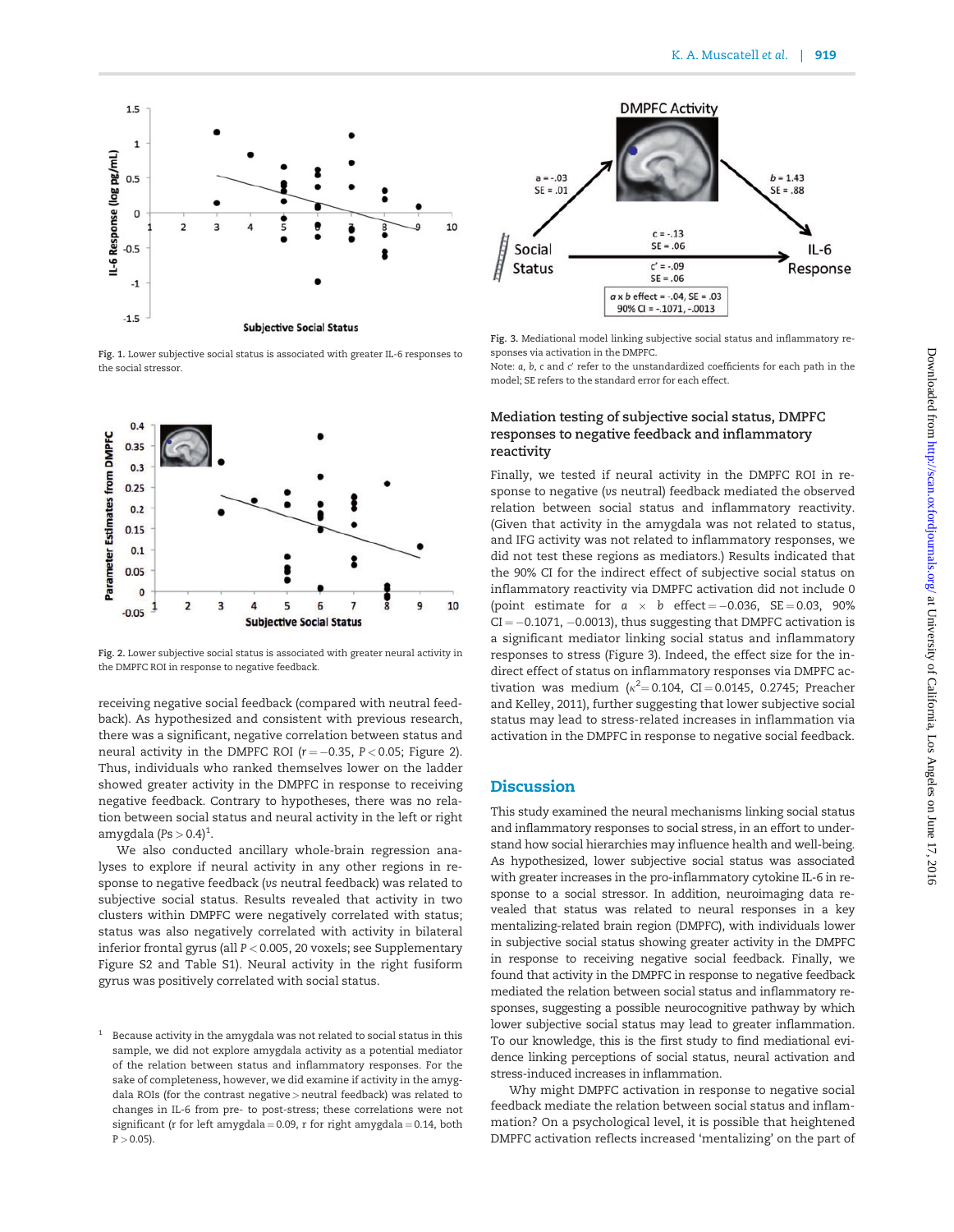lower subjective status individuals (given that the DMPFC is a key node of the 'mentalizing network' that is often engaged during tasks that involve thinking about the minds of others; Lieberman, 2007). In other words, those who perceive they have low social status may be more focused on trying to understand what an evaluator is thinking about or why an evaluator is giving them negative feedback, compared to those with higher subjective status, which would be reflected in greater DMPFC activation (see also Muscatell et al., 2012). This type of heightened attention to others has been linked with greater inflammatory responses to stress in a prior study (Dickerson et al., 2009), thus suggesting the possibility that DMPFC-supported mentalizing under social evaluation may contribute to lower status individuals' increases in inflammation. While we did not find a relationship between social status and self-reports of feeling socially evaluated, it is possible that demand characteristics or post-task recall biases may have influenced participants' reports of how evaluated they felt. To deal with these discrepancies between the self-report and neural data, future research should experimentally manipulate mentalizing processes by asking individuals (particularly those reporting low status) to direct their attention toward or away from the evaluator and examining how this affects DMPFC activity and inflammatory responses.

At an anatomical level, the DMPFC has strong anatomical connections to other neural regions that play a role in physiological stress responding, including the amygdala, hypothalamus and periaqueductal gray (Ongur and Price, 2000) , making it ideally situated to link social status and inflammatory responses. Indeed, recent research has suggested that the DMPFC may be part of an 'aversive amplification' circuit, in which DMPFC activity may sustain and amplify activation in limbic regions during threatening, stressful experiences (Muscatell et al., 2015; Robinson et al., 2012) . It will be interesting for future research using Diffusion Tensor Imaging (DTI) and other techniques to examine if there is greater white-matter connectivity between DMPFC and limbic regions among individuals lower in subjective social status.

Somewhat surprisingly, there was no relationship between social status and neural activity in the amygdala, a key threatrelated neural region that has been associated with social status in prior studies (Gianaros et al., 2008; Muscatell et al., 2012). It is possible that differences in the stimuli used in this study compared with prior investigations may explain these divergent findings. For example, the past studies by Gianaros et al. (2008) and Muscatell et al. (2012) both examined how status influenced amygdala reactivity to external images of threatening facial expressions that were largely context-free, whereas in this study we created a more personal threat experience by using an elaborate cover story that provided context for the evaluative words. Given that the amygdala is hypothesized to be important for the detection of emotion and salience in the environment, but not sufficient for the generation of emotional 'feelings' (Wager et al., 2008), it is possible that the use of an emotion-generation task (compared to an emotion-detection task) contributed to the differences in findings between the present investigation and past work in this area. Another possibility is that threatening faces may be more salient than written words, and thus may lead to greater amygdala activation (Adolphs, 2010; Cunningham and Brosch, 2012). Much more research is needed to fully specify the precise neural underpinnings of reactivity to different types of social threats, and how social status may affect these responses.

The present finding that social status is related to inflammatory responses to stress replicates two prior studies showing

that individuals lower in subjective social status have a greater stressor-evoked increase in IL-6 (Brydon et al., 2004; Derry et al., 2013). Importantly, while the stress tasks used in these previous experiments involved both cognitive effort and some degree of social evaluation, the stressor used in this study isolated the social evaluative component. Therefore, it appears that the effects of status on inflammatory responses to stress are not simply due to performing a cognitively demanding task on which lower status individuals may perform more poorly (Noble et al., 2007). Rather, it may be that the social-evaluative component of the previously used stress tasks drives the observed increases in inflammation, as lower-status individuals are more sensitive to social cues in the environment (Kraus and Keltner, 2009) and may thus be especially sensitive to the effects of social stress. Future studies could directly test this possibility by assigning participants to complete either a social or a cognitive stressor and examining how social status influences inflammatory responses to these two different tasks.

It should also be noted that in this study, social status was associated with stressor-evoked increases in IL-6, but not TNFa, another pro-inflammatory cytokine often studied in the context of stress research (Steptoe et al., 2007). It is possible that a restricted range or floor effect in TNF-a responses may have limited our ability to detect associations between social status and this inflammatory marker, as the overall group did not show changes in TNF- $\alpha$  after exposure to the stressor (Muscatell et al., 2015). It will be important for future studies to clarify the potential specificity in the relation between social status and measures of inflammatory activity.

Interestingly, while the neural and inflammatory data suggest that individuals reporting lower status may be more reactive to a social stressor, a very different pattern emerged when examining how social status was related to affective responses to the stressor. Specifically, higher subjective status individuals reported greater increases in negative feelings from pre- to poststress, compared with lower subjective status individuals. Higher subjective social status was also related to less positive feelings in response to the positive and neutral feedback words, though status was unrelated to affective responses to the negative feedback. These data are somewhat consistent with literature showing that individuals from higher socioeconomic status (SES) backgrounds are more likely than lower SES individuals to respond to stressors with extreme emotional distress (Kessler, 1979), as well as some data suggesting that higher-status individuals show greater cortisol responses to acute stress (Gruenewald et al., 2006). It is possible that, because of their relatively greater social standing, individuals reporting higher social status are less accustomed to receiving evaluative feedback and thus experience it as more distressing when they do. However, these in-themoment negative feelings do not appear to translate into downstream changes in inflammatory activity. Given that physiological and experiential responses to social threat have been shown to have dissociable neural substrates (Wager et al., 2009), it makes sense that biological and self-report responses do not often cohere (Mauss et al., 2005). Much more research is needed to fully understand the complex relationship between social status and psychological vs physiological responses to stress.

Data from this study should be interpreted in light of some important limitations. First, all participants in the present sample were female, and it is thus not clear if the findings generalize to males. Second, given that participants were all students at a public university, they have achieved a relatively high level of objective SES, which limits generalizability of the findings to other populations. More research is needed to explore if these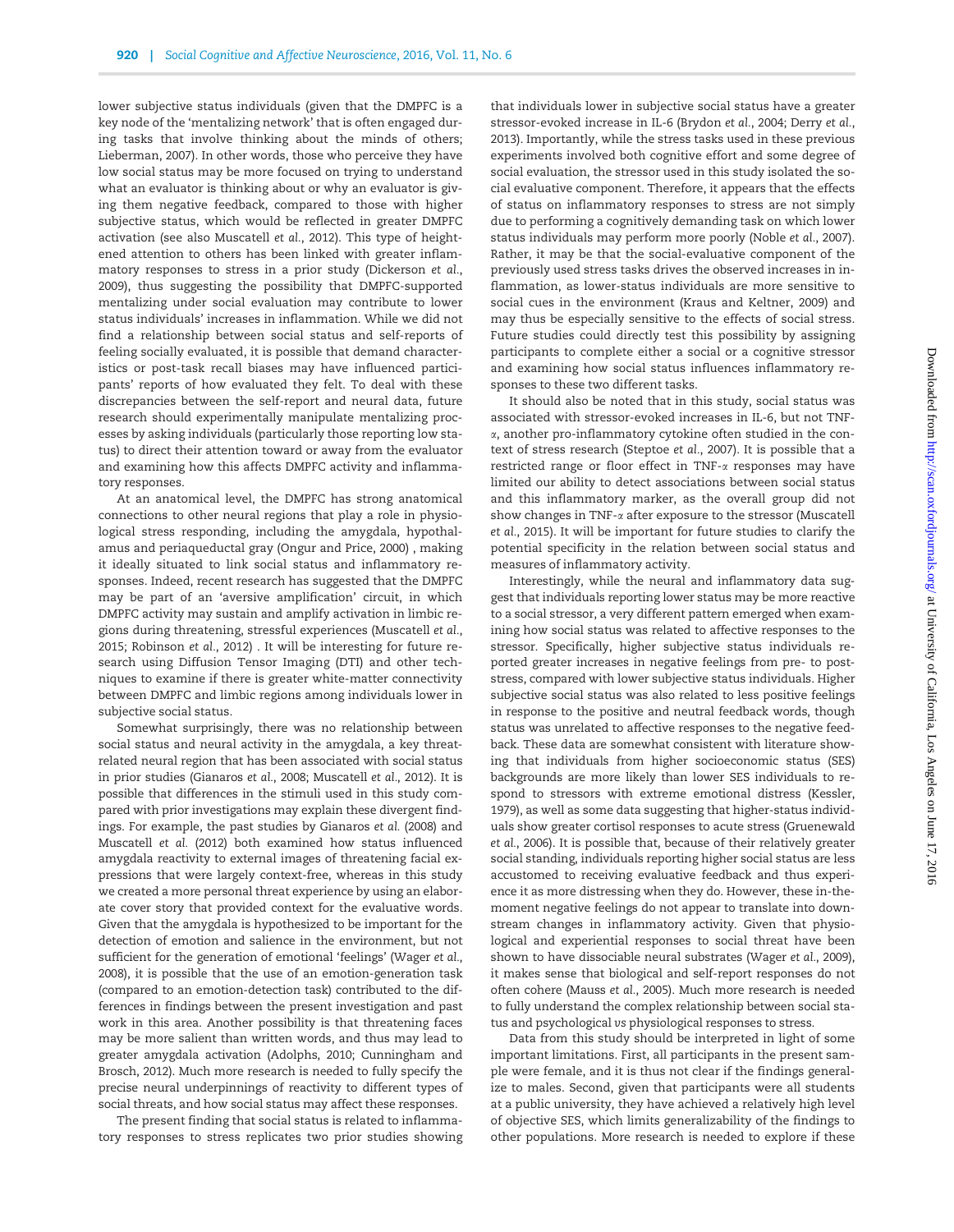same neural and inflammatory processes operate at the tails of the objective SES distribution, such as among those living in poverty and/or individuals with extremely high SES. It will also be important for future research to examine if subjective perceptions of social status or objective indicators of SES are stronger predictors of neural and inflammatory responses to social stress, or if there are dissociable neural and physiological stress responses as a function of subjective vs objective SES. Third, given that participants in this study received negative, neutral and positive feedback, we cannot determine if it was specifically the negative feedback that was driving the observed increases in inflammation among those reporting lower social status. It will also be important for future studies to examine if simply being socially evaluated (even if the feedback one receives is positive) is sufficient to increase inflammation among lower subjective status individuals, or if the presence of negative feedback is necessary. Finally, we note that although the effect size for the mediation analysis indicated a medium effect, only the 90% CI did not include 0, possibly due to a small sample size for detecting these sorts of complex relationships between social status, neural activity and physiological responses. More research in larger samples will be needed to replicate this effect, but given that this is the first known study to link social status, neural and inflammatory reactivity data, we believe it is an important first step in exploring the neural mechanisms linking social status and inflammatory responses to stress.

Despite these limitations, data from the present study are the first to show a neural mediator of the relation between social status and inflammatory responses to stress. Furthermore, we replicate prior work showing that lower subjective status is related to greater neural activation in the DMPFC, and extend this previous work by using a novel social stress task. Finally, we also replicate a number of studies showing that lower subjective social status is related to greater stress-related increases in inflammation, and demonstrate for the first time that this is true even when there is no cognitive, effortful component to the stressor. Together, these findings shed light on possible neurocognitive and immune mechanisms that may contribute to the negative health consequences of low social status, and further our knowledge of how social standing shapes our brain and bodily responses in social interactions.

# Acknowledgements

The authors wish to thank the Staglin IMHRO Center for Cognitive Neuroscience at UCLA, the UCLA Clinical and Translational Research Center, and the Cousins Center for Psychoneuroimmunology for supporting this research. We also acknowledge the significant contributions of Brittany Branscomb, Stephanie Chan, Christie Fung, Joyce Gorman, Ashley Guzman, Adrienne Healey, Evelyn Ho, Patil Kodchian, Becky Phan and Shizue Reid in their roles as confederates and research assistants; Sten Witzel for serving as CTRC protocol manager; Christian Perez and Tuff Witarama for performing inflammatory assays; Bob Spunt, Jared Torre and Joshua Wiley for help with data analysis, and members of the UCSF Works in Progress Post-Doctoral Seminar for comments on previous drafts.

# Funding

This work was supported by a National Alliance for Research on Schizophrenia and Depression (NARSAD)

Young Investigator Award (NIE), a UCLA Cousins Center for Psychoneuroimmunology Seed Grant (NIE), a UCLA Clinical & Translational Science Institute (CTSI) Seed Grant (NIE), the NIH/National Center for Advancing Translational Science (NCATS) UCLA CTSI [Grant Number UL1TR000124], the UCLA Older Americans Independence Center Inflammatory Biology Core (funded by NIA/NIH) [Grant Number AG028748], a Canadian Institutes of Health Research Post-Doctoral Research Fellowship (K.D.), a National Science Foundation Graduate Research Fellowship (K.A.M.), and NIH Pre-Doctoral Institutional Training [Grant T32 MH015750 (K.A.M.)].

## Supplementary data

Supplementary data are available at SCAN online.

Conflict of interest. None declared.

# References

- Adler, N.E., Boyce, T., Chesney, M.A., et al. (1994). Socioeconomic status and health: the challenge of the gradient. American Psychologist, 49, 15–24.
- Adler, N.E., Epel, E.S., Castellazzo, G., Ickovics, J.R. (2000). Relationship of subjective and objective social status with psychological and physiological functioning: preliminary data in healthy, White women. Health Psychology, 19, 586–92.
- Adolphs, R. (2010). What does the amygdala contribute to social cognition? Annals of the New York Academy of Sciences, 1191, 42–61.
- Blanchard, D.C., Skai, R.R., McEwen, B., Weiss, S.M., Blanchard, R.J. (1993). Subordination stress: behavioral, brain, and neuroendocrine correlates. Behavioural Brain Research, 58, 113–21.
- Brydon, L., Edwards, S., Mohamed-Ali, V., Steptoe, A. (2004). Socioeconomic status and stress-induced increases in interleukin-6. Brain, Behavior, and Immunity, 18, 281–90.
- Cunningham, W.A., Brosch, T. (2012). Motivational salience amygdala tuning from traits, needs, values, and goals. Current Directions in Psychological Science, 21, 54–9.
- Derry, H.M., Fagundes, C.P., Andridge, R., Glaser, R., Malarkey, W.B., Kiecolt-Glaser, J.K. (2013). Lower subjective social status exaggerates interleukin-6 responses to a laboratory stressor. Psychoneuroendocrinology, 38, 2676–85.
- Dickerson, S.S., Gable, S.L., Irwin, M.R., Aziz, N., Kemeny, M.E. (2009). Social-evaluative threat and proinflammatory cytokine regulation: an experimental laboratory investigation. Psychological Science, 20, 1237–44.
- Eisenberger, N.I., Cole, S.W. (2012). Social neuroscience and health: neurophysiological mechanisms linking social ties with physical health. Nature Neuroscience, 15, 669–74.
- Eisenberger, N.I., Inagaki, T.K., Muscatell, K.A., Haltom, K.E.B., Leary, M.R. (2011). The neural sociometer: a mechanism for translating interpersonal appraisals into state self-esteem. Journal of Cognitive Neuroscience, 23, 3448–55.
- Fernald, R.D., Maruska, K.P. (2012). Social information changes the brain. Proceedings of the National Academy of Sciences of the United States of America, 109, 17194–9.
- First, M.B., Gibbon, M., Spitzer, R.L., Williams, J.B.W. (1995). User's Guide for the Structured Clinical Interview for DSM-IV Axis I disorders (SCID-I, Version 2.0, Final Version). New York (NY): New York State Psychiatric Institute.